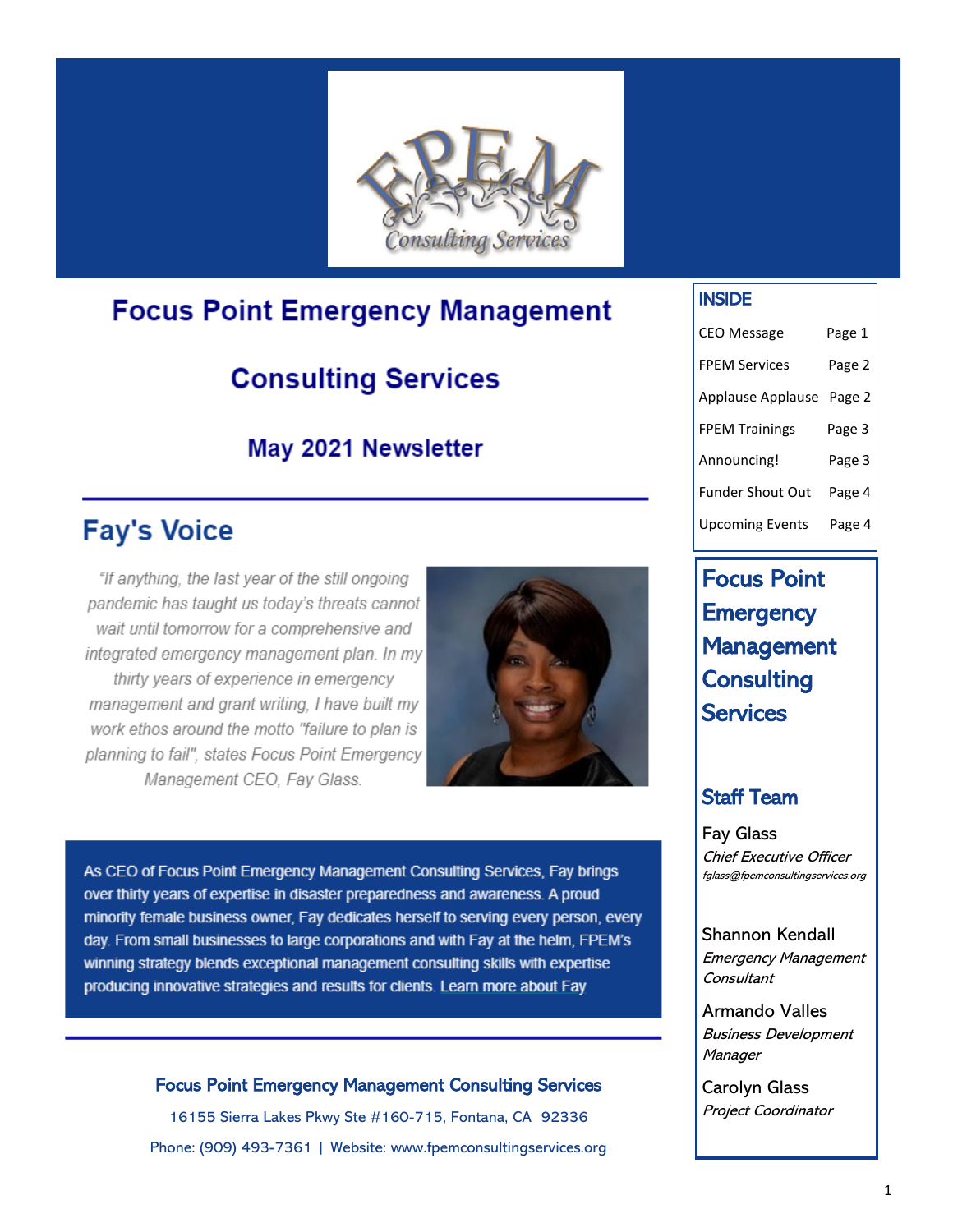

Focus Point Emergency Management's (FPEM) lifeblood is to empower its growing list of diverse clients with a detailed plan for when the unfortunate prospect of disaster strikes. Be it a pandemic, earthquake, wildfire, hazardous material spill, or the all too increasingly common active shooter. FPEM develops strategies based on the specific needs of your non-profit, small business, or faith-based organization to protect lives, property, and the environment through effective mitigation, response, and recovery services providing peace of mind.

"When a man-made or a natural disaster does occur, your organization must be in a state of readiness", shared Fay Glass. "Let FPEM provide an assessment of your organization to determine whether an emergency plan already in place addresses both situational readiness and compliance with always changing federal, state, and local laws."

Our clients and their safety are top priority. FPEM strives for our clients to build a safe, secure, and, most importantly, resilient community through detailed plan writing and training. Both plan writing and training are key for your organization to survive before, during, or after a disaster. The FPEM staff's expertise to write and enact an emergency plan and training will provide your organization with a road map and clear roles and responsibilities for any calamity. At FPEM our motto is "Today's preparation, tomorrow's success!"

### **Emergency Manager Spotlight**



Emergency Managers are professionals who are tasked with the responsibility of helping communities, anticipating hazards, recognizing vulnerabilities, and undertaking measures to deal with disasters more effectively by mitigating, preparing for, responding to, and recovering from them. FPEM is committed to lifting up and commending those Emergency Managers who truly make a difference in their communities.

Meet Emergency Manager Robin Bishop. Robin steadfastly protects public safety in the US Department of Health and Human Services (HHS) Office of the Assistant Secretary for Preparedness and Response (ASPR) in her duty as the Planning Section Chief Incident

Management Team. In addition to her role as the Public Health Program Director of Riverside

County, her work as a first responder to the pandemic has been timely and vital.

Robin has been on the frontline to contain COVID-19 from March Air Reserve Base's tarmac to the Navajo Nation's backroads. Her boots on the ground experience in emergency management during Hurricane Katrina combined with natural disasters in Haiti and national security events such as the Presidential Inauguration has prepared her for the response to COVID.

To be successful, strong emergency managers follow systematic processes and excel at coordinating multiple agencies and information sources while interacting well with partner organizations and the public. Robin exemplifies these important characteristics and more.

The entire FPEM team applauds Robin for her unwavering commitment to the safety and welfare of our community.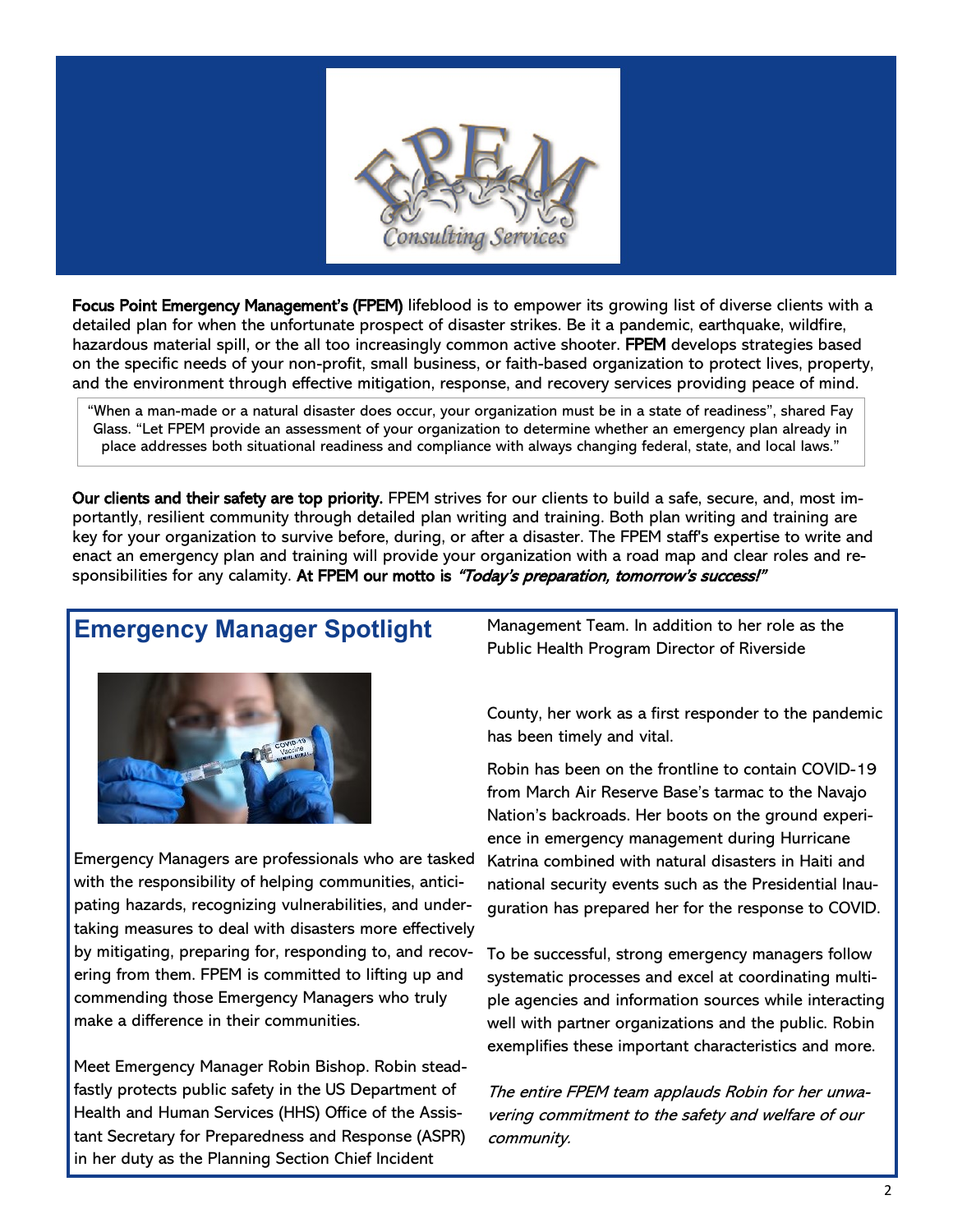#### **Our Four-Step Process for Emergency Preparedness** *Assessment, Emergency Planning, Training and Grant Writing*

An essential component to any emergency preparedness plan is providing comprehensive training and relevant exercise to staff on the various scenario-based disasters that could affect your organization or business. The importance of training cannot be overemphasized. FPEM is here to help!

Interested in Training? Let FPEM customize a training for your business or organization. No two organizations are alike, FPEM customizes scenarios that best suit your emergency management needs. When it comes to safety, we are specialists in preforming upfront analysis and design to match your needs and keep you compliant with Federal, State and local laws.

To learn about a customized training for your organization or business, book a free 30-minute phone consultation.

### **The Opportunity to Serve the Community**

#### FPEM are experts in training.

Sample a small part of a FPEM training with this free webinar:

**Will Your Company Survive the Next Man-Made or Natural Disaster?**

*Being Prepared Starts with YOU!*

Next Training Date: May 20, 2021 1:00pm-2:00pm Register Now!

FPEM Consulting Services understands that true community impact is the result of deep collaboration, open communication, and dedicated volunteerism. FPEM is proud to share the appointment of CEO Fay Glass by the city of Fontana as one of five commissioners of its Parks, Community and Human Services Commission.



*The beautiful city of Fontana*

"I am humbled and honored to announce I have recently been confirmed by the Fontana City Council to serve as Parks, Community, and Human Services Commissioner.

As a long-term resident of thirty years, my goal is to diligently serve this still-growing city poised to surpass San Bernardino for the largest population in the county. I understand and appreciate the opportunity in this role. I will do my best to serve all the communities, from Martin Tudor Jurupa Hills Park in the south to the Jessie Turner Center in the north. As well as all the parks and communities in between.

Fontana is a dynamic, robust, and expanding city full of diversity and opportunity from Southridge to Hunter's Ridge. As a member of this advisory Commission to the City Council, it is my role to hear all these voices to enhance our citizens' quality of life. I look forward to working with the community for this goal."